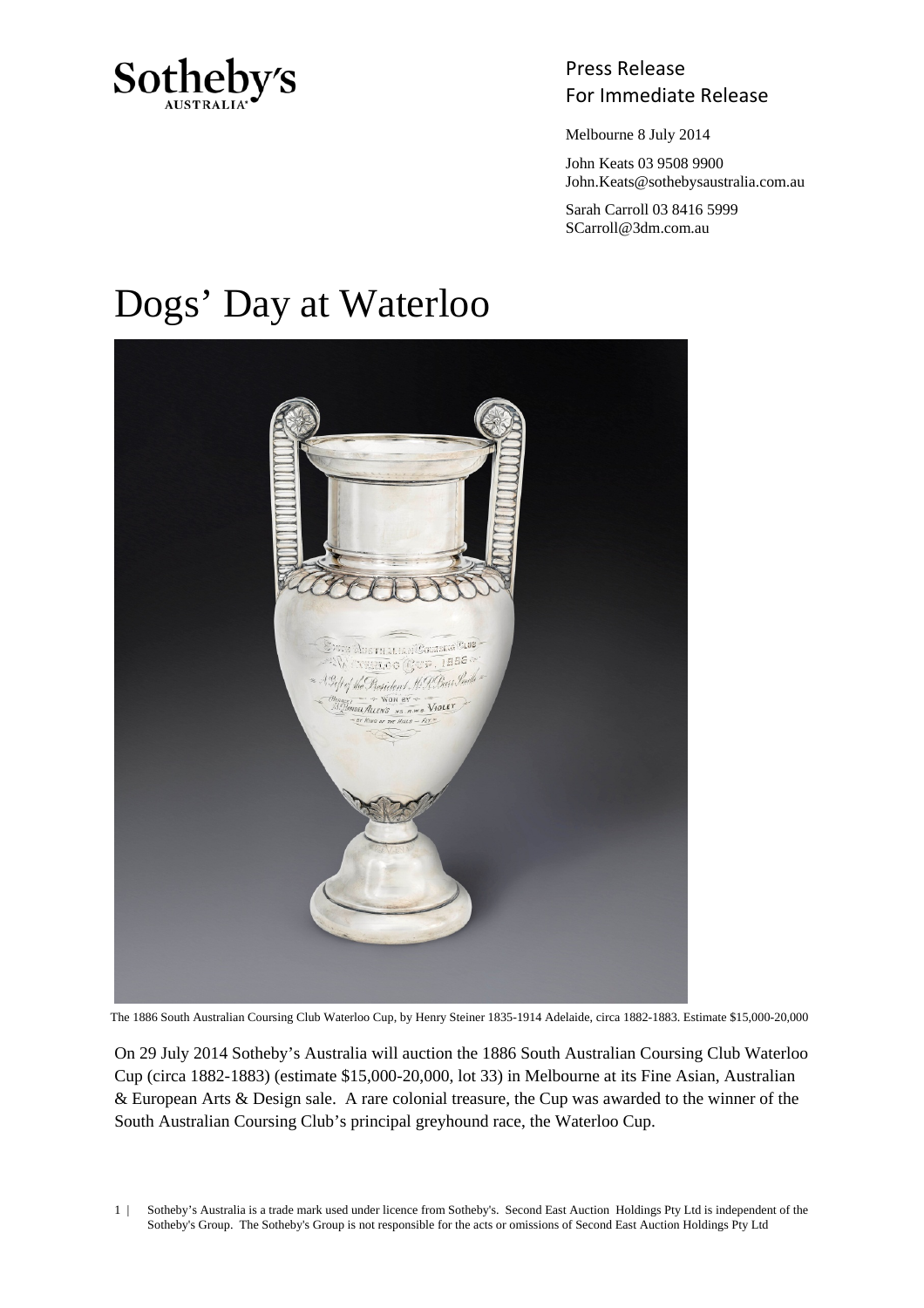Arguably one of the biggest and most anticipated Australian sporting events at the time, the Waterloo Cup attracted spectators from across the country, holding enormous significance to South Australia's social and sporting calendar. This particular trophy was given to the winner of the 1886 race by the South Australian Coursing Club's president Robert Barr Smith, a prominent Adelaide businessman and philanthropist. A keen sportsman, Barr Smith's own dog was defeated in the 1886 Waterloo Cup.

Consigned from The Estate of the Late Dr Jan Altmann, the Waterloo Cup is an excellent example of Australian silversmithing. It was made by one of Australia's most highly regarded colonial silversmiths, Henry Steiner, who trained in Germany and came to Adelaide during the gold rush in 1858. The Cup is simple in its design, bearing none of the usual decorative engravings typical of Victorian silver during that time. Local media noted the unique design and size of the 45oz trophy, with The South Australian Weekly Chronicle describing it as 'massive though of chaste proportions' on 1 May 1886. The Waterloo Cup has been exhibited at the National Gallery of Victoria, Melbourne and the National Gallery of Australia, Canberra as a significant piece of early colonial silversmithing.

John and Jan Altmann were avid collectors of Australian Silver. Through the late 1970s, 1980s and 1990s the majority of The John and Jan Altmann Collection of Australian Silver was donated to the National Gallery of Victoria and transformed the gallery's holdings in this area. The Waterloo Cup was retained as part of their personal collection.

Although the Cup bears the mark of Henry Steiner, it was retailed by August Ludwig Brunkhorst, another well-known Adelaide German silversmith and former employee of Steiner. Ludwig Brunkhorst took over Steiner's business in 1844 when Steiner returned to Germany.

'Sotheby's Australia is delighted to be offering the Waterloo Cup in our forthcoming Arts & Design auction,' said Geoffrey Smith, Chairman of Sotheby's Australia. 'The Cup is a reminder of Australia's colonial past, and we are honoured to be entrusted with such a valuable piece.'

## **AT A GLANCE**

The 1886 South Australian Coursing Club Waterloo Cup, by Henry Steiner 1835-1914 Adelaide, circa 1882-1883 Estimate \$15,000-20,000

Fine Asian, Australian & European Arts & Design Auction in Melbourne, 29 July 2014, 6 pm Level 2, 41 Exhibition Street, Melbourne

Exhibition in Melbourne 24-29 July, 10 am to 5 pm Level 9, 41 Exhibition Street, Melbourne

<sup>2 |</sup> Sotheby's Australia is a trade mark used under licence from Sotheby's. Second East Auction Holdings Pty Ltd is independent of the Sotheby's Group. The Sotheby's Group is not responsible for the acts or omissions of Second East Auction Holdings Pty Ltd